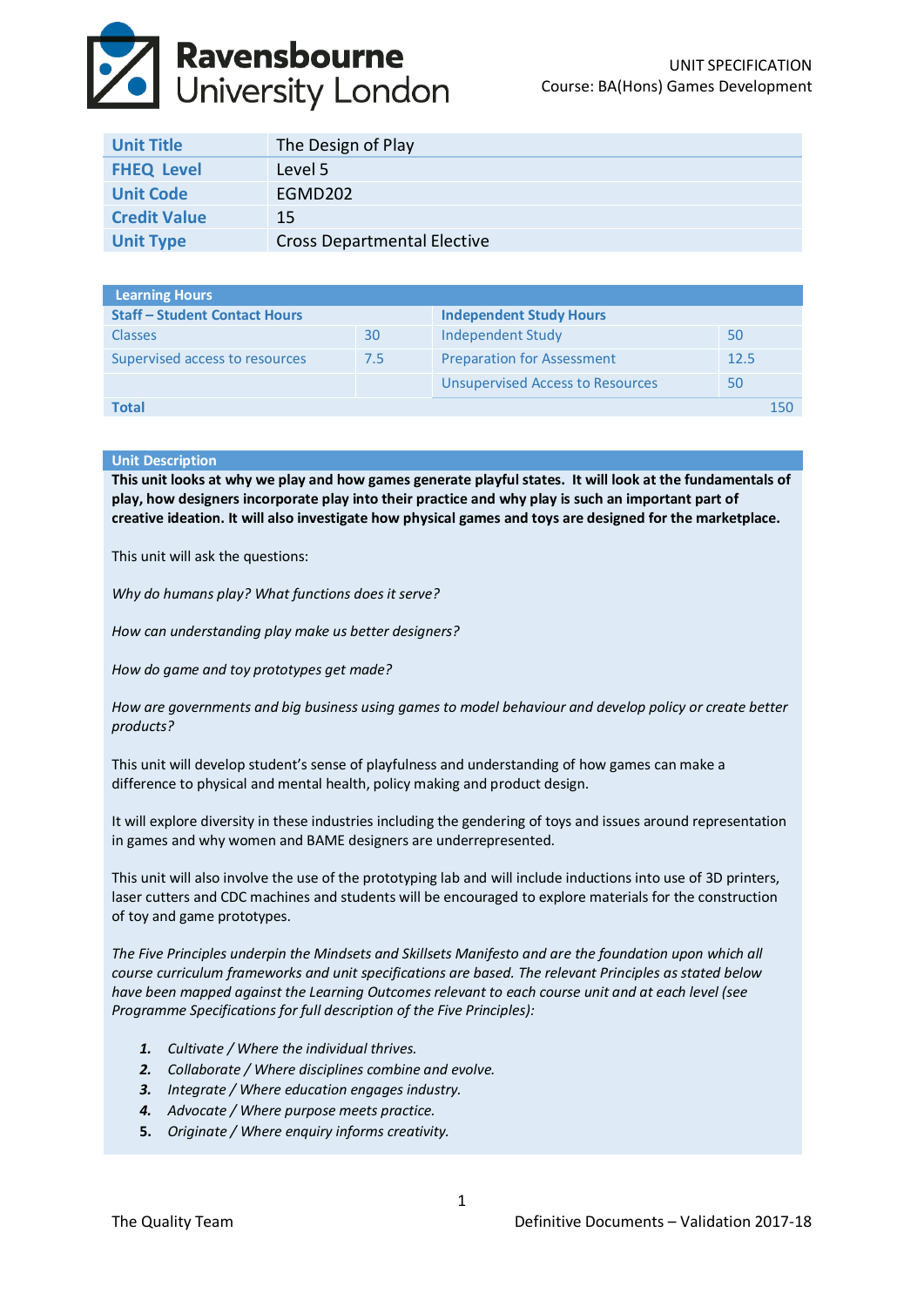# **Unit Indicative Content**

- **1)** Understand how play works, why it is important and how to design for it
- **2)** Understand how to create a design for a toy, toy with rules or board game
- **3)** Create a physical prototype for a game, table top role playing game, card game or toy
- **4)** Playtest your designs
- **5)** Present your designs in the form of a pitch

#### **Unit Aims**

Within the context of the Honours Degree credit framework, the aims of the course are to:

- Encourage students to engage with play and incorporate it into their own practice.
- Encourage students to generate as many ideas as possible and to look to other disciplines for those ideas.
- Introduce students to modern toys and games and designing for play
- Build students confidence in their physical making skills

• Promote diversity, inclusivity, ethical, social and environmental awareness and provide opportunities for study and progression to all students.

The curriculum design and units will *"facilitate acquisition of appropriate knowledge and understanding, development of the necessary personal attributes, and application of the skills which equip and prepare students for continuing personal development and professional practice."* (Subject Benchmark Statements, 2017).

# **Unit Learning Outcomes (Items in bold are the main focus within each LO for the unit)**

**LO1 Cultivate**

- **Technical Competence**
- **Subject Knowledge**
- **Resilience**

Demonstrate capacity for developing discipline specific knowledge and technical competencies, supporting academic & practical self-efficacy and emerging employability abilities.

#### **LO 3 Integrate**

- **Communication & Presentation**
- Networking
- **Professional Practice**

Demonstrate emerging ability to develop communication and presentation strategies (including narrative & storytelling) in physical, written and oral forms.

Demonstrate emerging capacity to engage with industry interactions, and professional working practices to support practical and theoretical development

# **LO5 Originate**

- **Research**
- **Experimentation**
- **Ideation**

Demonstrate capacity for emerging enquiry methods to support practical and theoretical development in physical, written and oral forms.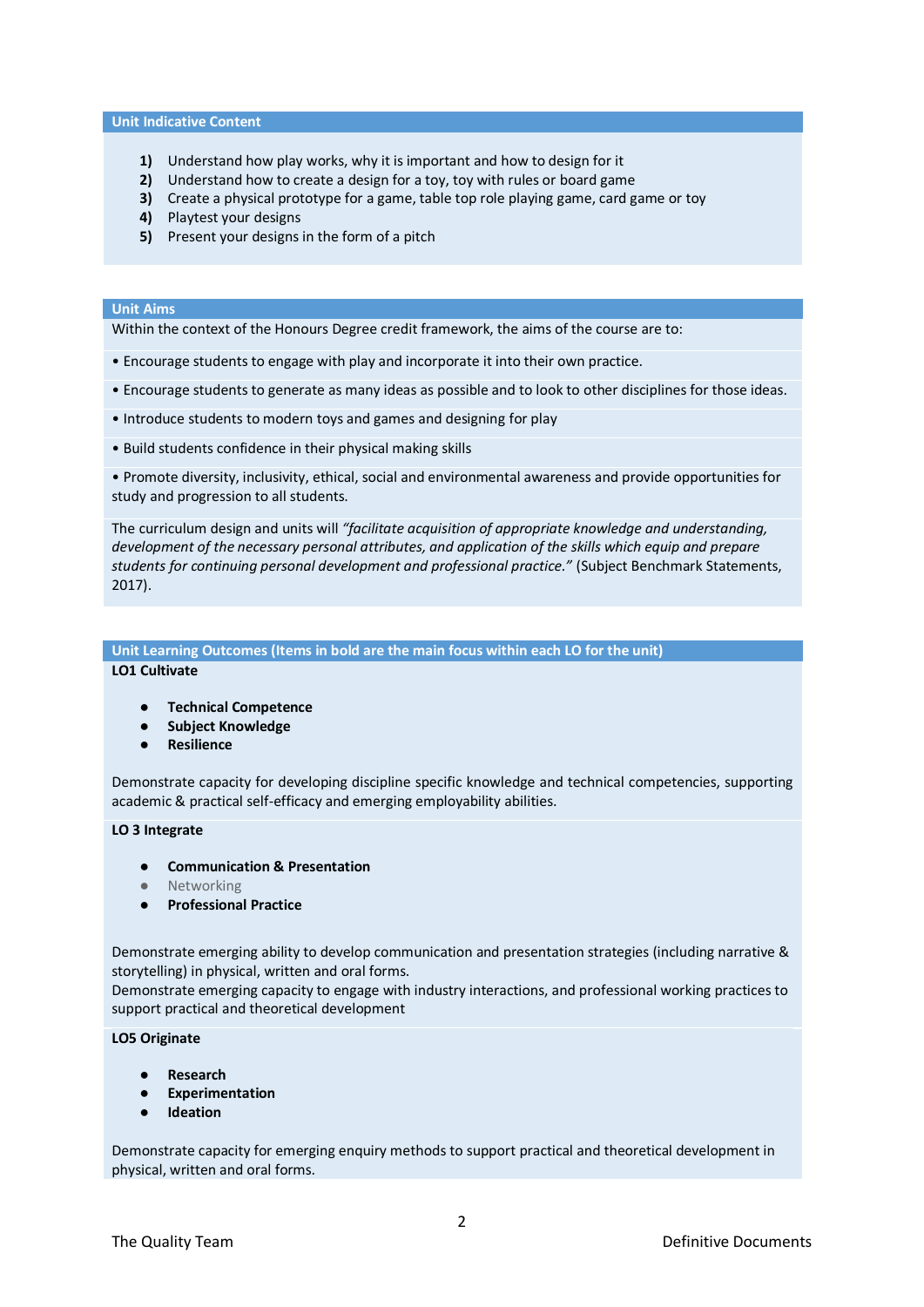Demonstrate capacity to consider ideas, materials, tests and outcomes that may inform practical and theoretical development in physical, written and oral forms.

# **Learning and Teaching Methods**

Learning will be developed through: lectures, practical demonstrations, and online courses provided by 3<sup>rd</sup> parties. It will also feature seminars, tutorials, master classes, critical self and peer appraisal and collaborative working.

Where appropriate external guest speakers will further support delivery on the unit. Students will also need to undertake self-directed independent study to support learning.

The following methods play a significant role in learning and teaching on the course:

- Group projects underpin peer learning and are used to promote transferable skills such as team working and communication.
- Aligned Workshops, Lectures and Seminar sessions support the core teaching delivery.
- Research led projects are used to embed an understanding of research and research methods from the beginning to ensure students develop the skill to explore the contexts and conditions of their practice.
- Reflective journals are used throughout the course to promote the development of autonomous, confident and critically reflective, self‐directed learners.
- Self-evaluative writing is used to enable students to take responsibility for their own learning by identifying needs and prioritising and planning their learning.
- Self-assessment encourages students to take responsibility for monitoring and making judgments about aspects of their own learning.
- Peer assessment is used to promote assessment as part of learning.
- Live projects and student exhibitions and /or pop up events, support an outward facing ethos and encourage students to develop their practice in relevant professional contexts.

#### **Assessment methods and tasks**

*Brief description of assessment methods*

- *Formative Assessment: You will be given the opportunity for formative feedback/feedforward. This will be given midway through the unit or at an appropriate time.*
- *Summative assessment: Is the completion of the main unit tasks typically a finished outcome together with associated research and reflective elements and the completion of a digital workbook and accompanying treatments or presentations.*
- *Presentations to peers are usually within a small group environment where at least two tutors are present.*
- *Playable builds should be self-contained and not the editor project files unless stated by the brief*
- In some cases digital files will be required to assess technical skill.
- *You will be notified of your grades within 3 weeks of the hand in date and feedback is usually via an audio file in which at least two tutors contribute to feedback and feedforward.*